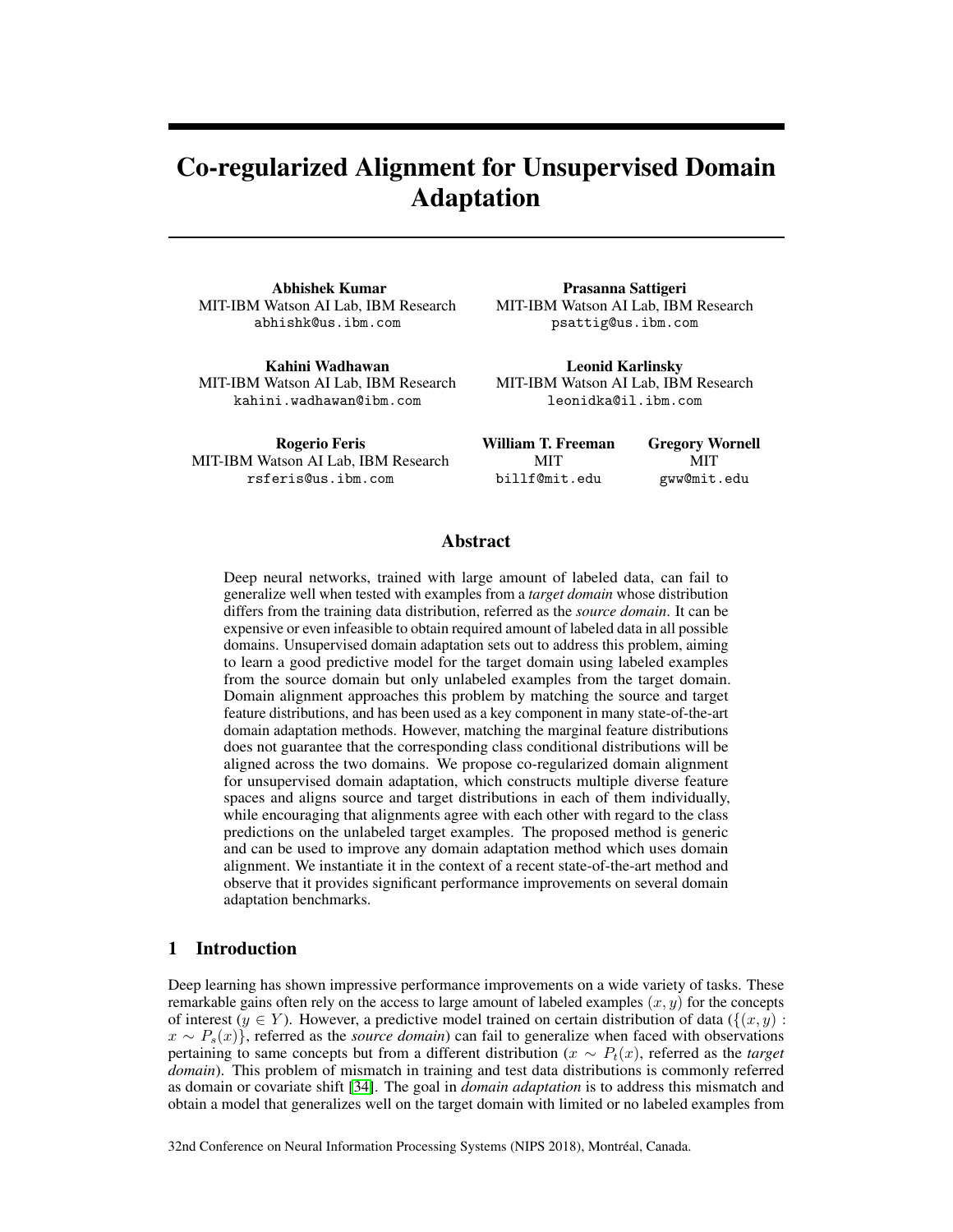<span id="page-1-0"></span>

Figure 1: Example scenarios for domain alignment between source  $S$  (green) and target  $T$  (blue). Continuous boundary denotes the + class and the dashed boundary denotes the  $-$  class. (a)  $P_s$  and  $P_t$ are not aligned but  $d_{\mathcal{H}\Delta\mathcal{H}}(P_s, P_t)$  is zero for  $\mathcal H$  (a hypothesis class of linear separators) given by the shaded orange region, (b) Marginal distributions  $P_s$  and  $P_t$  are aligned reasonably well but expected error  $\lambda$  is high, (c) Marginal distributions  $P_s$  and  $P_t$  are aligned reasonably well and expected error  $\lambda$ is small.

the target domain. Domain adaptation finds applications in many practical scenarios, including the special case when source domain consists of simulated or synthetic data (for which labels are readily available from the simulator) and target domain consists of real world observations [\[43,](#page-11-0) [39,](#page-10-1) [5\]](#page-9-0).

We consider the problem of *unsupervised domain adaptation* where the learner has access to only unlabeled examples from the target domain. The goal is to learn a good predictive model for the target domain using labeled source examples and unlabeled target examples. *Domain alignment* [\[13,](#page-9-1) [15\]](#page-9-2) approaches this problem by extracting features that are invariant to the domain but preserve the discriminative information required for prediction. Domain alignment has been used as a crucial ingredient in numerous existing domain adaptation methods [\[17,](#page-9-3) [26,](#page-10-2) [41,](#page-10-3) [40,](#page-10-4) [4,](#page-9-4) [16,](#page-9-5) [44,](#page-11-1) [42,](#page-11-2) [35\]](#page-10-5). The core idea is to align distributions of points (in the feature space) belonging to same concept class across the two domains (i.e., aligning  $g\#P_s(\cdot|y)$  and  $g\#P_t(\cdot|y)$  where g is a measurable feature generator mapping and  $g\#P$  denotes the push-forward of a distribution P), and the prediction performance in target domain directly depends on the correctness of this alignment. However, the right alignment of class conditional distributions can be challenging to achieve without access to any labels in the target domain. Indeed, there is still significant gap between the performance of unsupervised domain adapted classifiers with existing methods and fully-supervised target classifier, especially when the discrepancy between the source and target domains is high<sup>[1](#page-2-0)</sup>.

In this work, we propose an approach to improve the alignment of class conditional feature distributions of source and target domains for unsupervised domain adaptation. Our approach works by constructing two (or possibly more) diverse feature embeddings for the source domain examples and aligning the target domain feature distribution to each of them individually. We co-regularize the multiple alignments by making them agree with each other with regard to the class prediction, which helps in reducing the search space of possible alignments while still keeping the correct set of alignments under consideration. The proposed method is generic and can be used to improve any domain adaptation method that uses domain alignment as an ingredient. We evaluate our approach on commonly used benchmark domain adaptation tasks such as digit recognition (MNIST, MNIST-M, SVHN, Synthetic Digits) and object recognition (CIFAR-10, STL), and observe significant improvement over state-of-the-art performance on these.

# 2 Formulation

We first provide a brief background on domain alignment while highlighting the challenges involved while using it for unsupervised domain adaptation.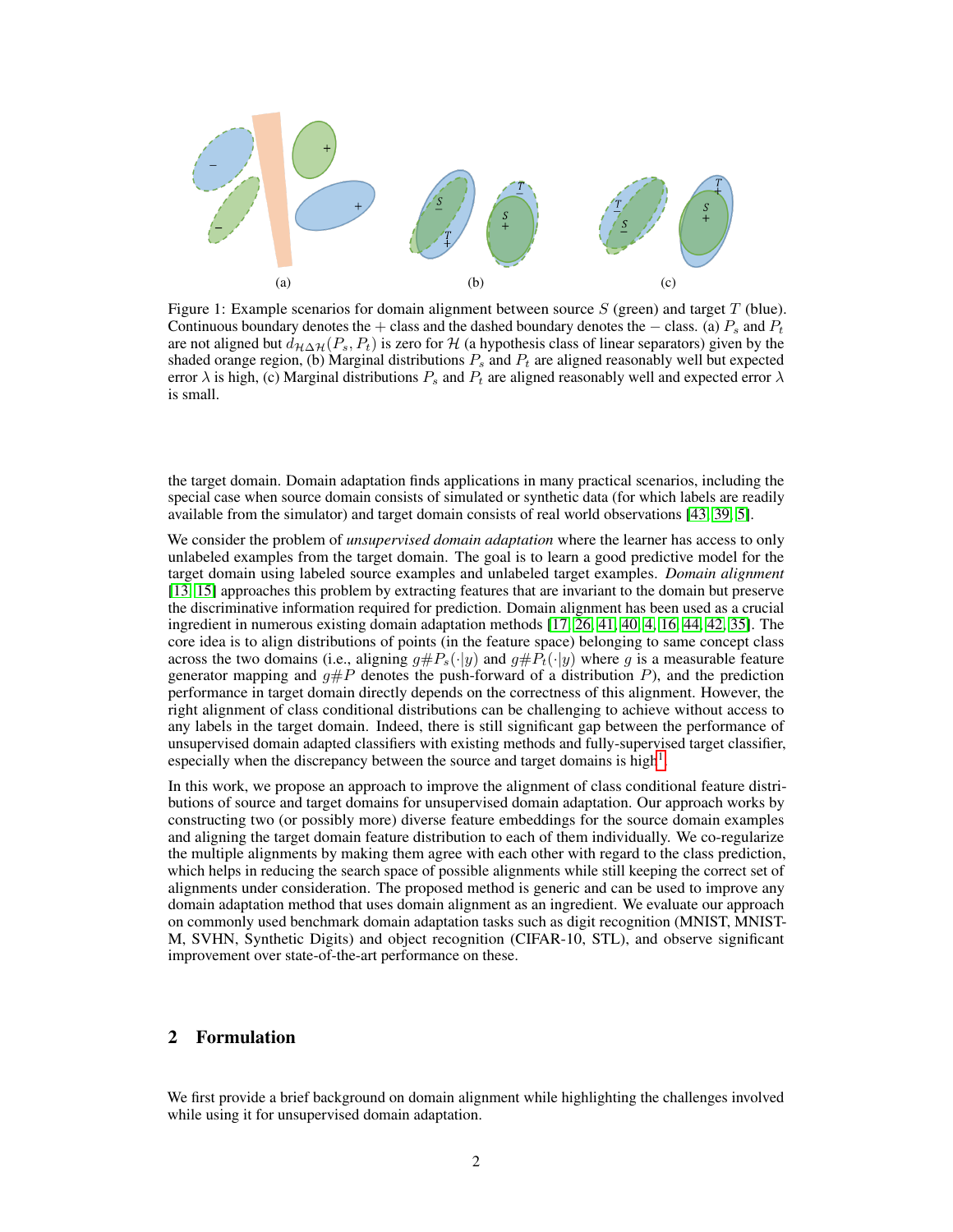#### 2.1 Domain Alignment

The idea of aligning source and target distributions for domain adaptation can be motivated from the following result by Ben-David et al. [\[2\]](#page-9-6):

Theorem 1 ([\[2\]](#page-9-6)) *Let* H *be the common hypothesis class for source and target. The expected error for the target domain is upper bounded as*

$$
\epsilon_t(h) \le \epsilon_s(h) + \frac{1}{2} d_{\mathcal{H}\Delta\mathcal{H}}(P_s, P_t) + \lambda, \forall h \in \mathcal{H},\tag{1}
$$

*where*  $d_{\mathcal{H}\Delta\mathcal{H}}(P_s, P_t) = 2 \sup_{h,h' \in \mathcal{H}} |\Pr_{x \sim P_s}[h(x) \neq h'(x)] - \Pr_{x \sim P_t}[h(x) \neq h'(x)]|,$  $\lambda = \min_h[\epsilon_s(h) + \epsilon_t(h)]$ *, and*  $\epsilon_s(h)$  *is the expected error of h on the source domain.* 

Let  $g_s: X \to \mathbb{R}^m$  and  $g_t: X \to \mathbb{R}^m$  be the feature generators for source and target examples, respectively. We assume  $g_s = g_t = g$  for simplicity but the following discussion also holds for different  $g_s$  and  $g_t$ . Let  $g\#P_s$  be the push-forward distribution of source distribution  $P_s$  induced by g (similarly for  $g \# P_t$ ). Let H be a class of hypotheses defined over the feature space  $\{g(x) : x \sim$  $P_s$ } ∪ { $g(x)$  :  $x \sim P_t$ } It should be noted that alignment of distributions  $g\#P_s$  and  $g\#P_t$  is not a necessary condition for  $d_{\mathcal{H}\Delta\mathcal{H}}$  to vanish and there may exist sets of  $P_s$ ,  $P_t$ , and  $\mathcal{H}$  for which  $d_{\mathcal{H}\Delta\mathcal{H}}$  is zero without  $g \# P_s$  and  $g \# P_t$  being well aligned (Fig. [1a\)](#page-1-0). However, for unaligned  $g \# P_s$  and  $g \# P_t$ , it is difficult to choose the appropriate hypothesis class H with small  $d_{\mathcal{H}\Delta\mathcal{H}}$  and small  $\lambda$  without access to labeled target data.

On the other hand, if source feature distribution  $g \# P_s$  and target feature distribution  $g \# P_t$  are aligned well, it is easy to see that the  $H\Delta H$ -distance will vanish for any space H of sufficiently smooth hypotheses. A small  $H\Delta H$ -distance alone does not guarantee small expected error on the target domain (Fig. [1b\)](#page-1-0): it is also required to have source and target feature distributions such that there exists a hypothesis  $h^* \in \mathcal{H}$  with low expected error  $\lambda$  on both source and target domains. For well aligned marginal feature distributions, having a low  $\lambda$  requires that the corresponding class conditional distributions  $g\#P_s(\cdot|y)$  and  $g\#P_t(\cdot|y)$  should be aligned for all  $y \in Y$  (Fig. [1c\)](#page-1-0). However, directly pursuing the alignment of the class conditional distributions is not possible as we do not have access to target labels in unsupervised domain adaptation. Hence most unsupervised domain adaptation methods optimize for alignment of marginal distributions  $g\#P_s$  and  $g\#P_t$ , hoping that the corresponding class conditional distributions will get aligned as a result.

There is a large body of work on distribution alignment which becomes readily applicable here. The goal is to find a feature generator g (or a pair of feature generators  $g_s$  and  $g_t$ ) such that  $g \# P_s$  and  $g \# P_t$  are close. Methods based on minimizing various distances between the two distributions (*e.g.*, maximum mean discrepancy [\[17,](#page-9-3) [44\]](#page-11-1), suitable divergences and their approximations [\[15,](#page-9-2) [4,](#page-9-4) [35\]](#page-10-5)) or matching the moments of the two distributions [\[41,](#page-10-3) [40\]](#page-10-4) have been proposed for unsupervised domain adaptation.

### 2.2 Co-regularized Domain Alignment

The idea of co-regularization has been successfully used in semi-supervised learning [\[37,](#page-10-6) [38,](#page-10-7) [31,](#page-10-8) [36\]](#page-10-9) for reducing the size of the hypothesis class. It works by learning two predictors in two hypothesis classes  $\mathcal{H}_1$  and  $\mathcal{H}_2$  respectively, while penalizing the disagreement between their predictions on the unlabeled examples. This intuitively results in shrinking the search space by ruling out predictors from  $\mathcal{H}_1$  that don't have an agreeing predictor in  $\mathcal{H}_2$  (and vice versa) [\[36\]](#page-10-9). When  $\mathcal{H}_1$  and  $\mathcal{H}_2$  are reproducing kernel Hilbert spaces, the co-regularized hypothesis class has been formally shown to have a reduced Rademacher complexity, by an amount that depends on a certain data dependent distance between the two views [\[31\]](#page-10-8). This results in improved generalization bounds comparing with the best predictor in the co-regularized class (reduces the variance)<sup>[2](#page-2-1)</sup>.

Suppose the true labeling functions for source and target domains are given by  $f_s: X \to Y$  and  $f_t: X \to Y$ , respectively. Let  $X_s^y = \{x : f_s(x) = y, x \sim P_s\}$  and  $X_t^y = \{x : f_t(x) = y, x \sim P_t\}$ 

<span id="page-2-0"></span><sup>&</sup>lt;sup>1</sup>Heavily-tuned manual data augmentation can be used to bring the two domains closer in the observed space X [\[14\]](#page-9-7) but it requires the augmentation to be tuned individually for every domain pair to be successful.

<span id="page-2-1"></span><sup>2</sup> Sridharan and Kakade [\[38\]](#page-10-7) show that the bias introduced by co-regularization is small when each view carries sufficient information about Y on its own (*i.e.*, mutual information  $I(Y; X_1|X_2)$  and  $I(Y; X_2|X_1)$  are small), and the generalization bounds comparing with the Bayes optimal predictor are also tight.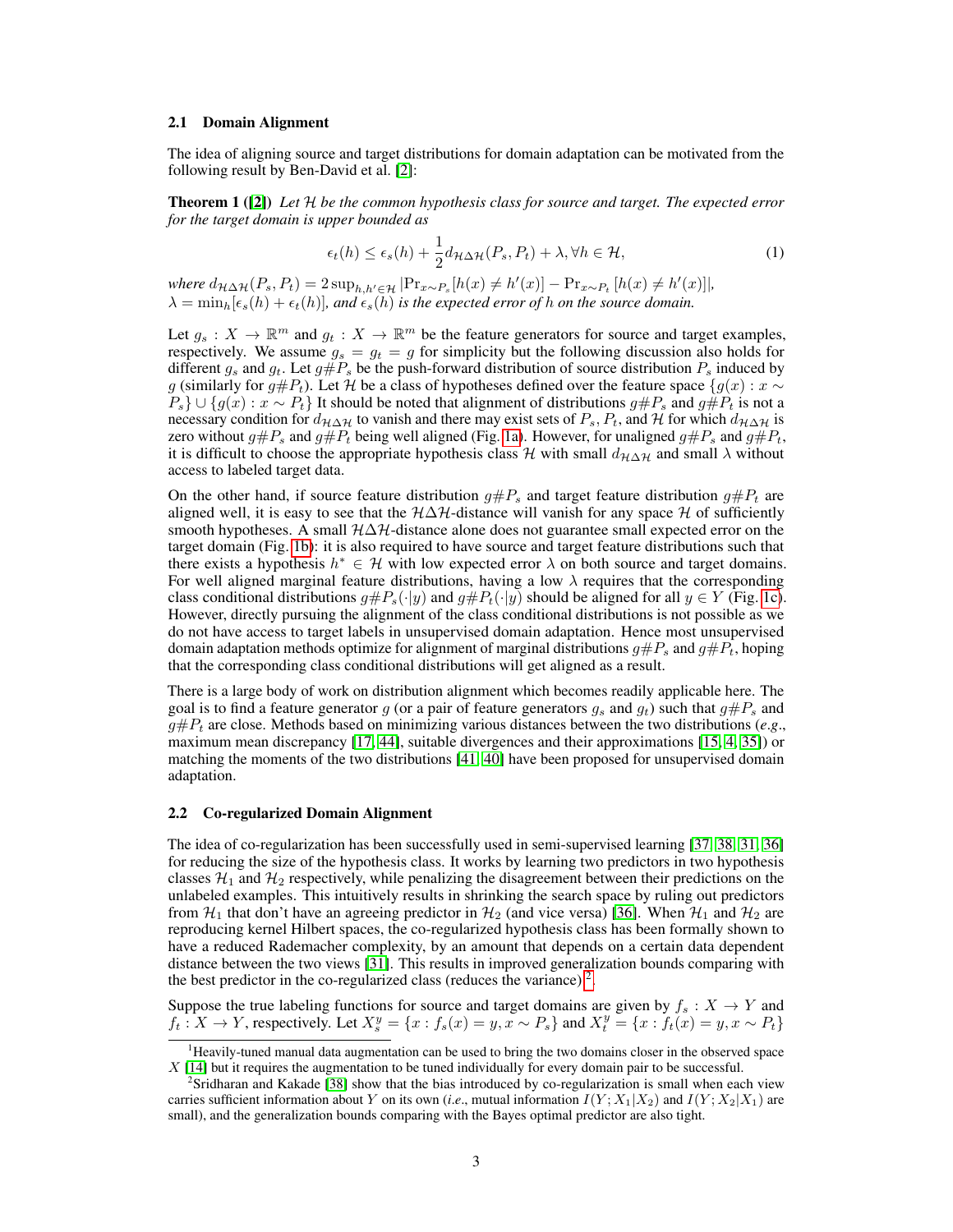be the sets which are assigned label  $\gamma$  in source and target domains, respectively. As discussed in the earlier section, the hope is that alignment of marginal distributions  $q\#P_s$  and  $q\#P_t$  will result in aligning the corresponding class conditionals  $g \# P_s(\cdot|y)$  and  $g \# P_t(\cdot|y)$  but it is not guaranteed. There might be sets  $A_{s}^{y_1} \subset X_{s}^{y_1}$  and  $A_{t}^{y_2} \subset X_{t}^{y_2}$ , for  $y_1 \neq y_2$ , such that their images under g (*i.e.*,  $g(A_s^y) := \{g(x) : x \in A_s^y$  and  $g(A_t^{y_2}) := \{g(x) : x \in A_t^{y_2}\}\$  get aligned in the feature space, which is difficult to detect or correct in the absence of target labels.

We propose to use the idea of co-regularization to trim the space of possible alignments without ruling out the desirable alignments of class conditional distributions from the space. Let  $\mathcal{G}_1$ ,  $\mathcal{G}_2$ be the two hypothesis spaces for the feature generators, and  $H_1$ ,  $H_2$  be the hypothesis classes of predictors defined on the output of the feature generators from  $G_1$  and  $G_2$ , respectively. We want to learn a  $g_i \in \mathcal{G}_i$  and a  $h_i \in \mathcal{H}_i$  such that  $h_i \circ g_i$  minimizes the prediction error on the source domain, while aligning the source and target feature distributions by minimizing a suitable distance  $D(g_i \# P_s, g_i \# P_t)$  (for  $i = 1, 2$ ). To measure the disagreement between the alignments of feature distributions in the two feature spaces  $(g_i \# P_s$  and  $g_i \# P_t$ , for  $i = 1, 2$ ), we look at the distance between the predictions  $(h_1 \circ g_1)(x)$  and  $(h_2 \circ g_2)(x)$  on unlabeled target examples  $x \sim P_t$ . If the predictions agree, it can be seen as an indicator that the alignment of source and target feature distributions is similar across the two feature spaces induced by  $g_1$  and  $g_2$  (with respect to the classifier boundaries). Coming back to the example of erroneous alignment given in the previous paragraph, if there is a  $g_1 \in \mathcal{G}_1$  which aligns  $g_1(A_t^{y_1})$  and  $g_1(A_s^{y_1})$  but does not have any agreeing  $g_2 \in \mathcal{G}_2$  with respect to the classifier predictions, it will be ruled out of consideration. Hence, ideally we would like to construct  $G_1$  and  $G_2$  such that they induce complementary erroneous alignments of source and target distributions while each of them still contains the set of desirable feature generators that produce the right alignments.

The proposed co-regularized domain alignment (referred as Co-DA) can be summarized by the following objective function (denoting  $f_i = h_i \circ g_i$  for  $i = 1, 2$ ):

<span id="page-3-0"></span>
$$
\min_{\substack{g_i \in \mathcal{G}_i, h_i \in \mathcal{H}_i \\ f_i = h_i \circ g_i}} L_y(f_1; P_s) + \lambda_d L_d(g_1 \# P_s, g_1 \# P_t) + L_y(f_2; P_s) + \lambda_d L_d(g_2 \# P_s, g_2 \# P_t) + \lambda_p L_p(f_1, f_2; P_t) - \lambda_{div} D_g(g_1, g_2),
$$
\n(2)

where,  $L_y(f_i; P_s) := \mathbb{E}_{x,y \sim P_s}[y^\top \ln f_i(x)]$  is the usual cross-entropy loss for the source examples (assuming  $f_i$  outputs the probabilities of classes and y is the label vector),  $L_d(\cdot, \cdot)$  is the loss term measuring the distance between the two distributions,  $L_p(f_1, f_2; P_t) := \mathbb{E}_{x \sim P_t} l_p(f_1(x), f_2(x))$  where  $l_p(\cdot, \cdot)$  measures the disagreement between the two predictions for a target sample, and  $D_q(g_1, g_2)$ quantifies the diversity of  $g_1$  and  $g_2$ . In the following, we instantiate Co-DA algorithmically, getting to a concrete objective that can be optimized.

## 2.2.1 Algorithmic Instantiation

We make our approach of co-regularized domain alignment more concrete by making the following algorithmic choices:

**Domain alignment.** Following much of the earlier work, we minimize the variational form of the Jensen-Shannon (JS) divergence [\[29,](#page-10-10) [18\]](#page-9-8) between source and target feature distributions [\[15,](#page-9-2) [4,](#page-9-4) [35\]](#page-10-5):

$$
L_d(g_i \# P_s, g_i \# P_t) := \sup_{d_i} \underbrace{\mathbb{E}_{x \sim P_s} \ln d_i(g_i(x)) + \mathbb{E}_{x \sim P_t} \ln(1 - d_i(g_i(x)))}_{L_{disc}(g_i, d_i; P_s, P_t)},
$$
(3)

where  $d_i$  is the domain discriminator, taken to be a two layer neural network that outputs the probability of the input sample belonging to the source domain.

**Target prediction agreement.** We use  $\ell_1$  distance between the predicted class probabilities (twice the total variation distance) as the measure of disagreement (although other measures such as JSdivergence are also possible):

<span id="page-3-1"></span>
$$
L_p(f_1, f_2; P_t) := \mathbb{E}_{x \sim P_t} \|f_1(x) - f_2(x)\|_1
$$
\n(4)

**Diverse**  $g_1$  and  $g_2$ . It is desirable to have  $g_1$  and  $g_2$  such that errors in the distribution alignments are different from each other and target prediction agreement can play its role. To this end, we encourage *source feature distributions* induced by  $g_1$  and  $g_2$  to be different from each other. There can be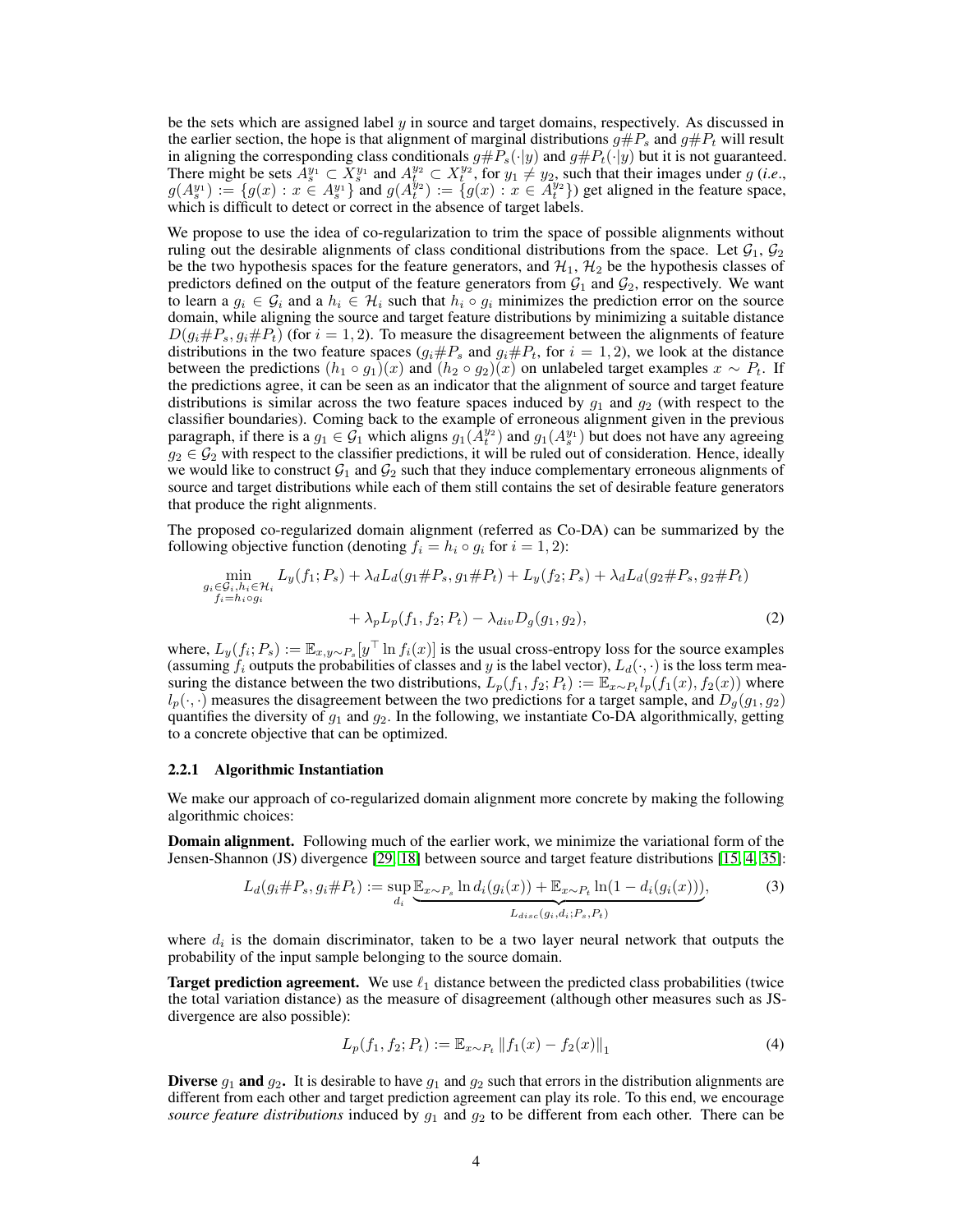multiple ways to approach this; here we adopt a simpler option of pushing the minibatch means (with batch size  $b$ ) far apart: b 2

<span id="page-4-1"></span>
$$
D_g(g_1, g_2) := \min\left(\nu, \left\|\frac{1}{b} \sum_{j=1, x_j \sim P_s}^{b} (g_1(x_j) - g_2(x_j))\right\|_2^2\right)
$$
 (5)

The hyperparameter  $\nu$  is a positive real controlling the maximum disparity between  $g_1$  and  $g_2$ . This is needed for stability of feature maps  $q_1$  and  $q_2$  during training: we empirically observed that having  $\nu$ as infinity results in their continued divergence from each other, harming the alignment of source and target distributions in both  $G_1$  and  $G_2$ . Note that we only encourage the source feature distributions  $g_1 \# P_s$  and  $g_2 \# P_s$  to be different, hoping that aligning the corresponding target distributions  $g_1 \# P_t$ and  $q_2 \# P_t$  to them will produce different alignments.

Cluster assumption. The large amount of target unlabeled data can be used to bias the classifier boundaries to pass through the regions containing low density of data points. This is referred as the *cluster assumption* [\[7\]](#page-9-9) which has been used for semi-supervised learning [\[19,](#page-9-10) [27\]](#page-10-11) and was also recently used for unsupervised domain adaptation [\[35\]](#page-10-5). Minimization of the conditional entropy of  $f_i(x)$  can be used to push the predictor boundaries away from the high density regions [\[19,](#page-9-10) [27,](#page-10-11) [35\]](#page-10-5). However, this alone may result in overfitting to the unlabeled examples if the classifier has high capacity. To avoid this, virtual adversarial training (VAT) [\[27\]](#page-10-11) has been successfully used in conjunction with conditional entropy minimization to smooth the classifier surface around the unlabeled points [\[27,](#page-10-11) [35\]](#page-10-5). We follow this line of work and add the following additional loss terms for conditional entropy minimization and VAT to the objective in [\(2\)](#page-3-0):

$$
L_{ce}(f_i; P_t) := -\mathbb{E}_{x \sim P_t}[f_i(x)^\top \ln f_i(x)], \ L_{vt}(f_i; P_t) := \mathbb{E}_{x \sim P_t} \left[ \max_{\|r\| \le \epsilon} D_{kl}(f_i(x) \| f_i(x+r)) \right] \tag{6}
$$

We also use VAT loss  $L_{vt}(f_i; P_s)$  on the source domain examples following Shu et al. [\[35\]](#page-10-5). Our final objective is given as:

<span id="page-4-0"></span>
$$
\min_{g_i, h_i, f_i = h_i \circ g_i} \mathcal{L}(f_1) + \mathcal{L}(f_2) + \lambda_p L_p(f_1, f_2; P_t) - \lambda_{div} D_g(g_1, g_2), \text{ where } (7)
$$

$$
\mathcal{L}(f_i):=L_y(f_i;P_s)+\lambda_d L_d(g_i\#P_s,g_i\#P_t)+\lambda_{sv}L_{vt}(f_i;P_s)+\lambda_{ce}(L_{ce}(f_i;P_t)+L_{vt}(f_i;P_t))
$$

#### Remarks.

(1) The proposed co-regularized domain alignment (Co-DA) can be used to improve any domain adaptation method that has a domain alignment component in it. We instantiate it in the context of a recently proposed method VADA [\[35\]](#page-10-5), which has the same objective as  $\mathcal{L}(f_i)$  in Eq. [\(7\)](#page-4-0) and has shown state-of-the-art results on several datasets. Indeed, we observe that co-regularized domain alignment significantly improves upon these results.

(2) The proposed method can be naturally extended to more than two hypotheses, however we limit ourselves to two hypothesis classes in the empirical evaluations.

## 3 Related Work

**Domain Adaptation.** Due to the significance of domain adaptation in reducing the need for labeled data, there has been extensive activity on it during past several years. Domain alignment has almost become a representative approach for domain adaptation, acting as a crucial component in many recently proposed methods [\[17,](#page-9-3) [26,](#page-10-2) [41,](#page-10-3) [40,](#page-10-4) [4,](#page-9-4) [16,](#page-9-5) [44,](#page-11-1) [42,](#page-11-2) [35\]](#page-10-5). The proposed co-regularized domain alignment framework is applicable in all such methods that utilize domain alignment as an ingredient. Perhaps most related to our proposed method is a recent work by Saito et al. [\[33\]](#page-10-12), who proposed directly optimizing a proxy for  $H\Delta H$ -distance [\[2\]](#page-9-6) in the context of deep neural networks. Their model consists of a single feature generator g that feeds to two different multi-layer NN classifiers  $h_1$ and  $h_2$ . Their approach alternates between two steps: (i) For a fixed g, finding  $h_1$  and  $h_2$  such that the discrepancy or disagreement between the predictions  $(h_1 \circ g)(x)$  and  $(h_2 \circ g)(x)$  is maximized for  $x \sim P_t$ , (ii) For fixed  $h_1$  and  $h_2$ , find g which minimizes the discrepancy between the predictions  $(h_1 \circ g)(x)$  and  $(h_2 \circ g)(x)$  for  $x \sim P_t$ . Our approach also has a discrepancy minimization term over the predictions for target samples but the core idea in our approach is fundamentally different where we want to have diverse feature generators  $g_1$  and  $g_2$  that induce different alignments for source and target populations, and which can correct each other's errors by minimizing disagreement between them as measured by target predictions. Further, unlike [\[33\]](#page-10-12) where the discrepancy is maximized at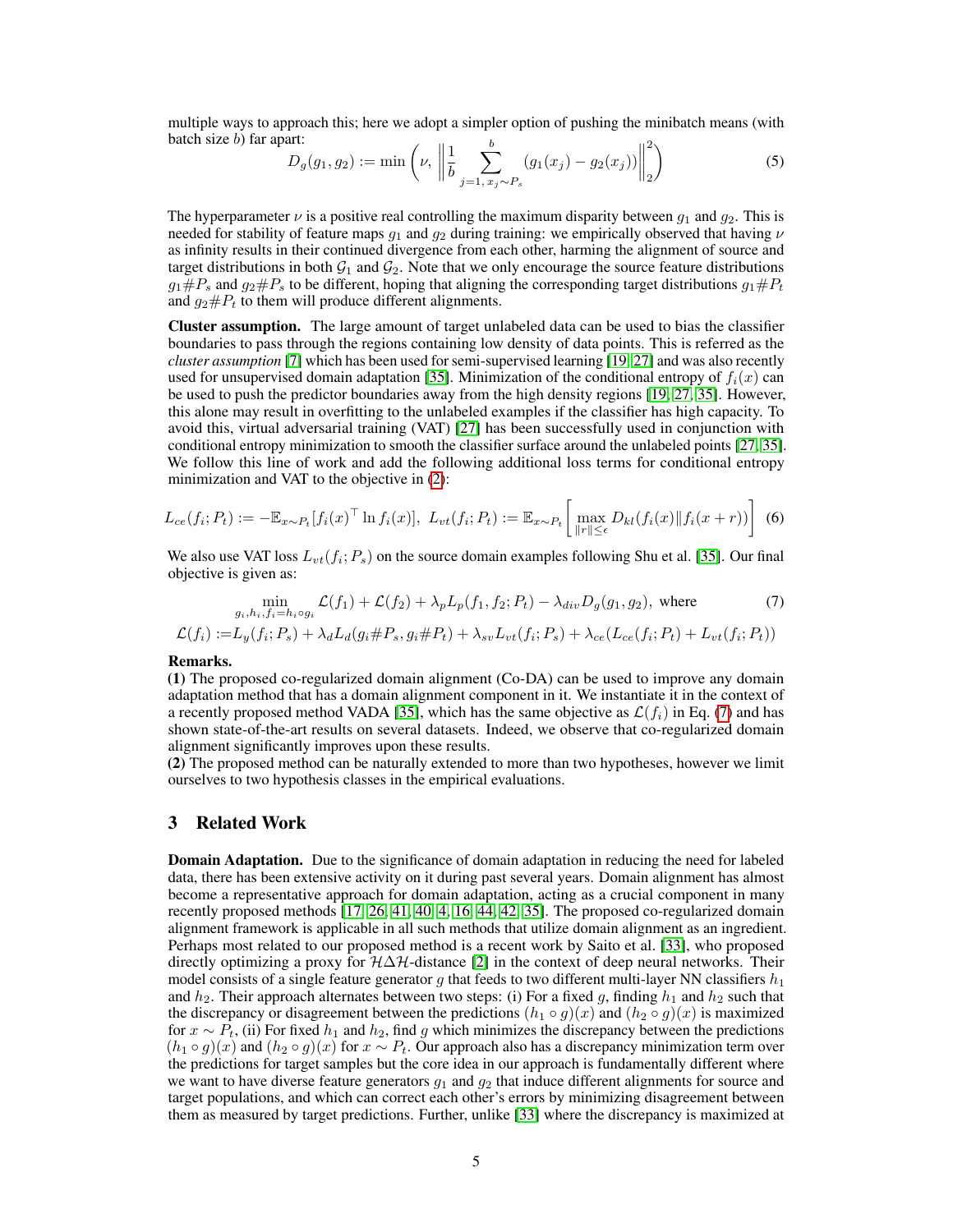the final predictions  $(h_1 \circ g)(x)$  and  $(h_2 \circ g)(x)$  (Step (i)), we maximize diversity at the output of feature generators  $g_1$  and  $g_2$ . Apart from the aforementioned approaches, methods based on image translations across domains have also been proposed for unsupervised domain adaptation [\[24,](#page-10-13) [28,](#page-10-14) [6\]](#page-9-11).

Co-regularization and Co-training. The related ideas of co-training [\[3\]](#page-9-12) and co-regularization [\[37,](#page-10-6) [36\]](#page-10-9) have been successfully used for semi-supervised learning as well as unsupervised learning [\[21,](#page-10-15) [20\]](#page-9-13). Chen et al. [\[8\]](#page-9-14) used the idea of co-training for semi-supervised domain adaptation (assuming a few target labeled examples are available) by finding a suitable split of the features into two sets based on the notion of  $\epsilon$ -expandibility [\[1\]](#page-9-15). A related work [\[9\]](#page-9-16) used the idea of co-regularization for semi-supervised domain adaptation but their approach is quite different from our method where they learn different classifiers for source and target, making their predictions agree on the unlabeled target samples. Tri-training [\[45\]](#page-11-3) can be regarded as an extension of co-training [\[3\]](#page-9-12) and uses the output of three different classifiers to assign pseudo-labels to unlabeled examples. Saito et al. [\[32\]](#page-10-16) proposed Asymmetric tri-training for unsupervised domain adaptation where one of the three models is learned only on pseudo-labeled target examples. Asymmetric tri-training, similar to [\[33\]](#page-10-12), works with a single feature generator g which feeds to three different classifiers  $h_1$ ,  $h_2$  and  $h_3$ .

Ensemble learning. There is an extensive line of work on ensemble methods for neural nets which combine predictions from multiple models [\[11,](#page-9-17) [10,](#page-9-18) [30,](#page-10-17) [25,](#page-10-18) [23\]](#page-10-19). Several ensemble methods also encourage diversity among the classifiers in the ensemble [\[25,](#page-10-18) [23\]](#page-10-19). However, ensemble methods have a different motivation from co-regularization/co-training: in the latter, diversity and agreement go hand in hand, working together towards reducing the size of the hypothesis space and the two classifiers converge to a similar performance after the completion of training due to the agreement objective. Indeed, we observe this in our experiments as well and either of the two classifiers can be used for test time predictions. On the other hand, ensemble methods need to combine predictions from all member models to get desired accuracy which can be both memory and computation intensive.

# 4 Experiments

We evaluate the proposed Co-regularized Domain Alignment (Co-DA) by instantiating it in the context of a recently proposed method VADA [\[35\]](#page-10-5) which has shown state-of-the-art results on several benchmarks, and observe that Co-DA yields further significant improvement over it, establishing new state-of-the-art in several cases. For a fair comparison, we evaluate on the same datasets as used in [\[35\]](#page-10-5) (*i*.*e*., MNIST, SVHN, MNIST-M, Synthetic Digits, CIFAR-10 and STL), and base our implementation on the code released by the authors<sup>[3](#page-5-0)</sup> to rule out incidental differences due to implementation specific details.

Network architecture. VADA [\[35\]](#page-10-5) has three components in the model architecture: a feature generator g, a feature classifier h that takes output of g as input, and a domain discriminator d for domain alignment (Eq. [3\)](#page-3-1). Their data classifier  $f = h \circ q$  consists of nine conv layers followed by a global pool and  $\epsilon$ , with some additional dropout, max-pool and Gaussian noise layers in q. The last few layers of this network (the last three conv layers, global pool and fc layer) are taken as the feature classifier h and the remaining earlier layers are taken as the feature generator  $g$ . Each conv and  $f c$  layer in g and h is followed by batch-norm. The objective of VADA for learning a data classifier  $f_i = h_i \circ g_i$  is given in Eq. [\(7\)](#page-4-0) as  $\mathcal{L}(f_i)$ . We experiment with the following two architectural versions for creating the hypotheses  $f_1$  and  $f_2$  in our method: (i) We use two VADA models as our two hypotheses, with each of these following the same architecture as used in [\[35\]](#page-10-5) (for all three components  $g_i, h_i$  and  $d_i$ ) but initialized with different random seeds. This version is referred as Co-DA in the result tables. (ii) We use a single (shared) set of parameters for conv and fc layers in  $g_1/g_2$  and  $h_1/h_2$  but use conditional batch-normalization [\[12\]](#page-9-19) to create two different sets of batch-norm layers for the two hypotheses. However we still have two different discriminators (unshared parameters) performing domain alignment for features induced by  $g_1$  and  $g_2$ . This version is referred as  $Co-DA^{bn}$  in the result tables. Additionally, we also experiment with fully shared networks parameters without conditional batch-normalization (*i*.*e*., shared batchnorm layers): in this case,  $g_1$  and  $g_2$  differ only due to random sampling in each forward pass through the model (by virtue of the dropout and Gaussian noise layers in the feature generator). We refer this variant as  $Co-DA^{sh}$ (for shared parameters). The diversity term  $D_q$  (Eq. [\(5\)](#page-4-1)) becomes inapplicable in this case. This also

<span id="page-5-0"></span><sup>3</sup> <https://github.com/RuiShu/dirt-t>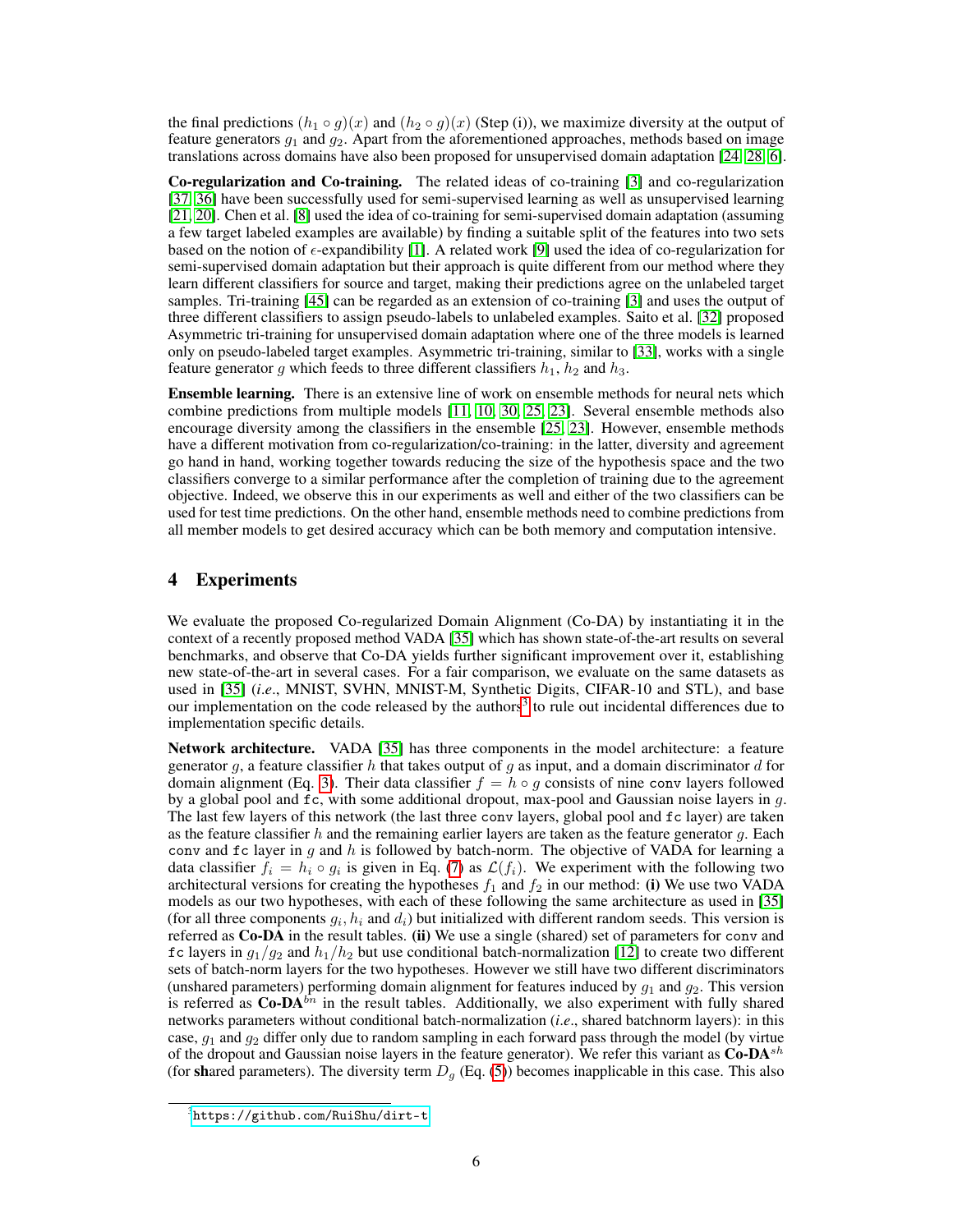has resemblance to Π-model [\[22\]](#page-10-20) and *fraternal dropout* [\[46\]](#page-11-4), which were recently proposed in the context of (semi-)supervised learning.

Other details and hyperparameters. For domain alignment, which involves solving a saddle point problem  $(\min_{g_i} \max_{d_i} L_{disc}(g_i, d_i; P_s, P_t)$ , as defined in Eq. [3\)](#page-3-1), Shu et al. [\[35\]](#page-10-5) replace gradient reversal [\[15\]](#page-9-2) with alternating minimization  $(\max_{d_i} L_{disc}(g_i, d_i; P_s, P_t), \min_{g_i} L_{disc}(g_i, d_i; P_s, P_t))$ as used by Goodfellow et al. [\[18\]](#page-9-8) in the context of GAN training. This is claimed to alleviate the problem of saturating gradients, and we also use this approach following [\[35\]](#page-10-5). We also use *instance normalization* following [\[35\]](#page-10-5) which helps in making the classifier invariant to channel-wide shifts and scaling of the input pixel intensities. We do not use any sort of data augmentation in any of our experiments. For VADA hyperparameters  $\lambda_{ce}$  and  $\lambda_{sv}$  (Eq. [7\)](#page-4-0), we fix their values to what were reported by Shu et al. [\[35\]](#page-10-5) for all the datasets (obtained after a hyperparameter search in [\[35\]](#page-10-5)). For the domain alignment hyperparameter  $\lambda_d$ , we do our own search over the grid  $\{10^{-3}, 10^{-2}\}$  (the grid for  $\lambda_d$  was taken to be  $\{0, 10^{-2}\}$  in [\[35\]](#page-10-5)). The hyperparameter for target prediction agreement,  $\lambda_p$ , was obtained by a search over  $\{10^{-3}, 10^{-2}, 10^{-1}\}$ . For hyperparameters in the diversity term, we fix  $\lambda_{div} = 10^{-2}$  and do a grid search for  $\nu$  (Eq. [5\)](#page-4-1) over  $\{1, 5, 10, 100\}$ . The hyperparameters are tuned by randomly selecting 1000 target labeled examples from the training set and using that for validation, following [\[35,](#page-10-5) [32\]](#page-10-16). We completely follow [\[35\]](#page-10-5) for training our model, using Adam Optimizer ( $lr = 0.001$ ,  $\beta_1 = 0.5$ ,  $\beta_2 = 0.999$ ) with Polyak averaging (*i.e.*, an exponential moving average with momentum $= 0.998$  on the parameter trajectory), and train the models in all experiments for 80k iterations as in [\[35\]](#page-10-5).

Baselines. We primarily compare with VADA [\[35\]](#page-10-5) to show that co-regularized domain alignment can provide further improvements over state-of-the-art results. We also show results for Co-DA without the diversity loss term (*i.e.*,  $\lambda_{div} = 0$ ) to tease apart the effect of explicitly encouraging diversity through Eq. [5](#page-4-1) (note that some diversity can arise even with  $\lambda_{div} = 0$ , due to different random seeds, and Gaussian noise / dropout layers present in  $g$ ). Shu et al. [\[35\]](#page-10-5) also propose to incrementally refine the learned VADA model by shifting the classifier boundaries to pass through low density regions of target domain (referred as the DIRT-T phase) while keeping it from moving too far away. If  $f^{*n}$  is the classifier at iteration n ( $f^{*0}$  being the solution of VADA), the new classifier is obtained as  $f^{*n+1} = \arg \min_{f^{n+1}} \lambda_{ce}(L_{ce}(f^{n+1}; P_t) + L_{vt}(f^{n+1}; P_t)) + \beta \mathbb{E}_{x \sim P_t} D_{kl}(f^{*n}(x) || f^{n+1}(x)).$ We also perform DIRT-T refinement individually on each of the two trained hypotheses obtained with Co-DA (*i.e.*,  $f_1^{*0}$ ,  $f_2^{*0}$ ) to see how it compares with DIRT-T refinement on the VADA model [\[35\]](#page-10-5). Note that DIRT-T refinement phase is carried out individually for  $f_1^{*0}$  and  $f_2^{*0}$  and there is no co-regularization term connecting the two in DIRT-T phase. Again, following the evaluation protocol in [\[35\]](#page-10-5), we train DIRT-T for  $\{20k, 40k, 60k, 80k\}$  iterations, with number of iterations taken as a hyperparameter. We do not perform any hyperparameter search for  $\beta$  and the values for  $\beta$  are fixed to what were reported in [\[35\]](#page-10-5) for all datasets. Apart from VADA, we also show comparisons with other recently proposed unsupervised domain adaptation methods for completeness.

#### 4.1 Domain adaptation results

We evaluate Co-DA on the following domain adaptation benchmarks. The results are shown in Table [1.](#page-7-0) The two numbers A/B in the table for the proposed methods are the individual test accuracies for both classifiers which are quite close to each other at convergence.

MNIST→SVHN. Both MNIST and SVHN are digits datasets but differ greatly in style : MNIST consists of gray-scale handwritten digits whereas SVHN consists of house numbers from street view images. This is the most challenging domain adaptation setting in our experiments (many earlier domain adaptation methods have omitted it from the experiments due to the difficulty of adaptation). VADA [\[35\]](#page-10-5) showed good performance (73.3%) on this challenging setting using instance normalization but without using any data augmentation. The proposed Co-DA improves it substantially ∼ 81.7%, even surpassing the performance of VADA+DIRT-T (76.5%) [\[35\]](#page-10-5). Figure [2](#page-8-0) shows the test accuracy as training proceeds. For the case of no instance-normalization as well, we see a substantial improvement over VADA from 47.5% to 52% using Co-DA and 55.3% using  $Co-DA^{bn}$ . Applying iterative refinement with DIRT-T [\[35\]](#page-10-5) further improves the accuracy to 88% with instance norm and  $\sim 60\%$  without instance norm. This sets new state-of-the-art for MNIST $\rightarrow$ SVHN domain adaptation without using any data augmentation. To directly measure the improvement in source and target feature distribution alignment, we also do the following experiment: (i) We take the feature embeddings  $g_1(\cdot)$  for the source training examples, reduce the dimensionality to 50 using PCA, and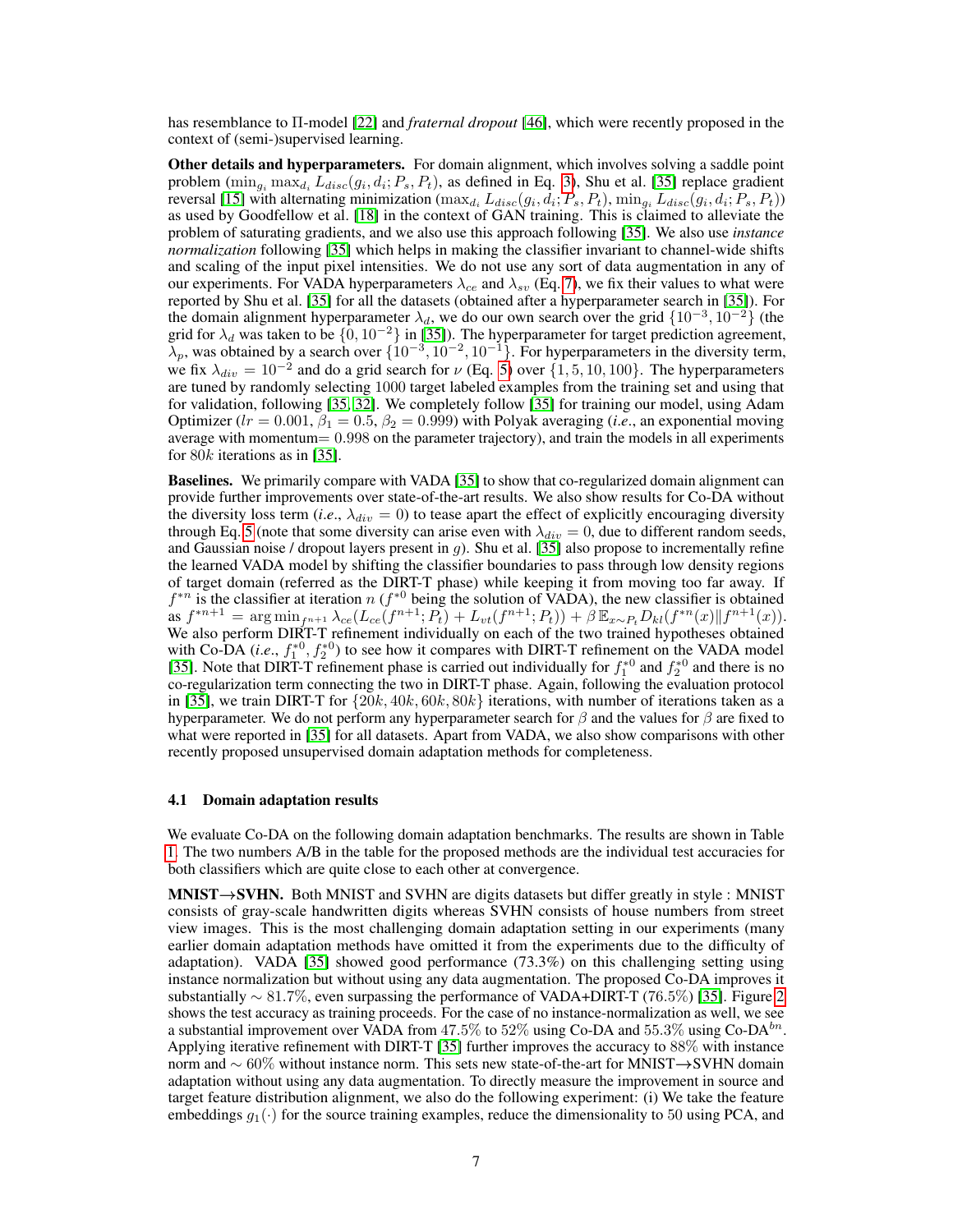<span id="page-7-0"></span>

| Source                                      | <b>MNIST</b> | <b>SVHN</b>  | <b>MNIST</b> | <b>DIGITS</b> | <b>CIFAR</b>             | <b>STL</b>   |
|---------------------------------------------|--------------|--------------|--------------|---------------|--------------------------|--------------|
| Target                                      | <b>SVHN</b>  | <b>MNIST</b> | MNIST-M      | <b>SVHN</b>   | <b>STL</b>               | <b>CIFAR</b> |
| <b>DANN</b> [15]                            | 35.7         | 71.1         | 81.5         | 90.3          | $\overline{a}$           |              |
| $DSN$ [4]                                   |              | 82.7         | 83.2         | 91.2          |                          |              |
| ATT [32]                                    | 52.8         | 86.2         | 94.2         | 92.9          |                          |              |
| <b>MCD</b> [33]                             |              | 96.2         |              |               |                          |              |
| Without instance-normalized input           |              |              |              |               |                          |              |
| <b>VADA</b> [35]                            | 47.5         | 97.9         | 97.7         | 94.8          | 80.0                     | 73.5         |
| Co-DA $(\lambda_{div} = 0)$                 | 50.7/50.1    | 97.4/97.2    | 98.9/99.0    | 94.9/94.6     | 81.3/80                  | 76.1/75.5    |
| Co-DA <sup>bn</sup> ( $\lambda_{div} = 0$ ) | 46.0/45.9    | 98.4/98.3    | 99.0/99.0    | 94.9/94.8     | 80.4/80.3                | 76.3/76.6    |
| $Co-DA^{sh}$                                | 52.8         | 98.6         | 98.9         | 96.1          | 78.9                     | 76.1         |
| $Co-DA$                                     | 52.0/49.7    | 98.3/98.2    | 99.0/98.9    | 96.1/96.0     | 81.1/80.4                | 76.4/75.7    |
| $Co$ -DA $^{bn}$                            | 55.3/55.2    | 98.8/98.7    | 98.6/98.7    | 95.4/95.3     | 81.4/81.2                | 76.3/76.2    |
| VADA+DIRT-T [35]                            | 54.5         | 99.4         | 98.9         | 96.1          |                          | 75.3         |
| Co-DA+DIRT-T                                | 59.8/60.8    | 99.4/99.4    | 99.1/99.0    | 96.4/96.5     |                          | 76.3/76.6    |
| $Co-DA^{bn}+DIRT-T$                         | 62.4/63.0    | 99.3/99.2    | 98.9/99.0    | 96.1/96.1     | $\overline{\phantom{a}}$ | 77.6/77.5    |
| With instance-normalized input              |              |              |              |               |                          |              |
| <b>VADA</b> [35]                            | 73.3         | 94.5         | 95.7         | 94.9          | 78.3                     | 71.4         |
| Co-DA $(\lambda_{div} = 0)$                 | 78.5/78.2    | 97.6/97.5    | 97.1/96.4    | 95.1/94.9     | 80.1/79.2                | 74.5/73.9    |
| Co-DA <sup>bn</sup> ( $\lambda_{div} = 0$ ) | 74.5/74.3    | 98.4/98.4    | 96.7/96.6    | 95.3/95.2     | 78.9/79.0                | 74.2/74.4    |
| $Co-DA^{sh}$                                | 79.9         | 98.7         | 96.9         | 96.0          | 78.4                     | 74.7         |
| $Co-DA$                                     | 81.7/80.9    | 98.6/98.5    | 97.5/97.0    | 96.0/95.9     | 80.6/79.9                | 74.7/74.2    |
| $Co-DA^{bn}$                                | 81.4/81.3    | 98.5/98.5    | 98.0/97.9    | 95.3/95.3     | 80.6/80.4                | 74.7/74.6    |
| VADA+DIRT-T [35]                            | 76.5         | 99.4         | 98.7         | 96.2          | $\overline{\phantom{0}}$ | 73.3         |
| Co-DA+DIRT-T                                | 88.0/87.3    | 99.3/99.4    | 98.7/98.6    | 96.4/96.5     |                          | 74.8/74.2    |
| $Co-DA^{bn}+DIRT-T$                         | 86.5/86.7    | 99.4/99.3    | 98.8/98.8    | 96.4/96.5     |                          | 75.9/75.6    |

Table 1: Test accuracy on the Target domain:  $Co-DA^{bn}$  is the proposed method for the two classifiers with shared parameters but with different batch-norm layers and different domain discriminators. Co-DA $s<sup>h</sup>$  is another variant where the only sources of difference between the two classifiers are the stochastic layers (dropout and Gaussian noise). The stochastic layers collapse to their expectations and we effectively have a single classifier during test phase. For Co-DA, the two numbers A/B are the accuracies for the two classifiers (at  $80k$  iterations). Numbers in **bold** denote the best accuracy among the comparable methods and those in *italics* denote the close runner-up, if any. VADA and DIRT-T results are taken from [\[35\]](#page-10-5).

use these as training set for a k-nearest neighbor (kNN) classifier. (ii) We then compute the accuracy of this kNN classifier on target test sets (again with PCA on the output of feature generator).We also do steps (i) and (ii) for VADA, and repeat for multiple values of 'k'. Fig. [3](#page-8-1) compares the target test accuracy scores for VADA and Co-DA.

 $SVHN \rightarrow MNIST$ . This adaptation direction is easier as MNIST as the test domain is easy to classify and performance of existing methods is already quite high (97.9% with VADA). Co-DA is still able to yield reasonable improvement over VADA, of about ∼ 1% for no instance-normalization, and  $\sim$  4% with instance-normalization. The application of DIRT-T after Co-DA does not give significant boost over VADA+DIRT-T as the performance is already saturated with Co-DA (close to 99%).

 $MNIST \rightarrow MNIST-M$ . Images in MNIST-M are created by blending MNIST digits with random color patches from the BSDS500 dataset. Co-DA provides similar improvements over VADA as the earlier setting of SVHN→MNIST, of about  $\sim 1\%$  for no instance-normalization, and  $\sim 2\%$  with instance-normalization.

 $\textbf{Syn-DIGITS} \rightarrow \textbf{SVHN}$ . Syn-DIGITS data consists of about 50k synthetics digits images of varying positioning, orientation, background, stroke color and amount of blur. We again observe reasonable improvement of  $\sim 1\%$  with Co-DA over VADA, getting close to the accuracy of a fully supervised target model for SVHN (without data augmentation).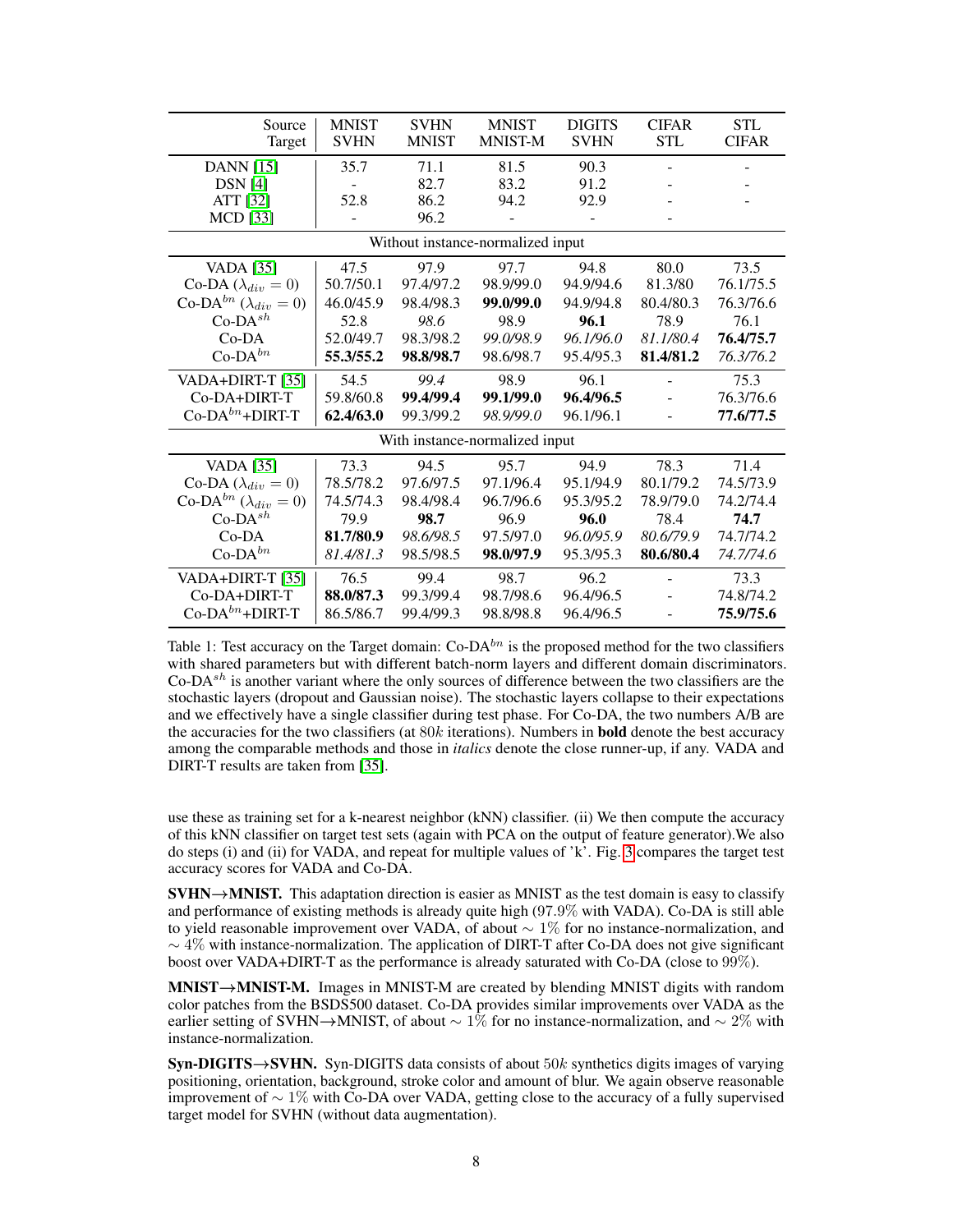<span id="page-8-0"></span>

<span id="page-8-1"></span>Figure 2: Test accuracy as the training iterations proceed for MNIST→SVHN with instancenormalization: there is high disagreement between the two classifiers during the earlier iterations for Co-DA, which vanishes eventually at convergence. VADA [\[35\]](#page-10-5) gets to a much higher accuracy early on during training but eventually falls short of Co-DA performance.



Figure 3: Test accuracy of a kNN classifier on target domain for VADA and Co-DA: source domain features (output of  $g_1(\cdot)$ , followed by PCA which reduces dimensionality to 50) are used as training data for the classifier.

**CIFAR** $\leftrightarrow$ STL. CIFAR has more labeled examples than STL hence CIFAR $\rightarrow$ STL is easier adaptation problem than STL→CIFAR. We observe more significant gains on the harder problem of  $STL \rightarrow CHAR$ , with Co-DA improving over VADA by  $3\%$  for both with- and without instancenormalization.

# 5 Conclusion

We proposed co-regularization based domain alignment for unsupervised domain adaptation. We instantiated it in the context of a state-of-the-art domain adaptation method and observe that it provides improved performance on some commonly used domain adaptation benchmarks, with substantial gains in the more challenging tasks, setting new state-of-the-art in these cases. Further investigation is needed into more effective diversity losses (Eq. [\(5\)](#page-4-1)). A theoretical understanding of co-regularization for domain adaptation in the context of deep neural networks, particularly characterizing its effect on the alignment of source and target feature distributions, is also an interesting direction for future work.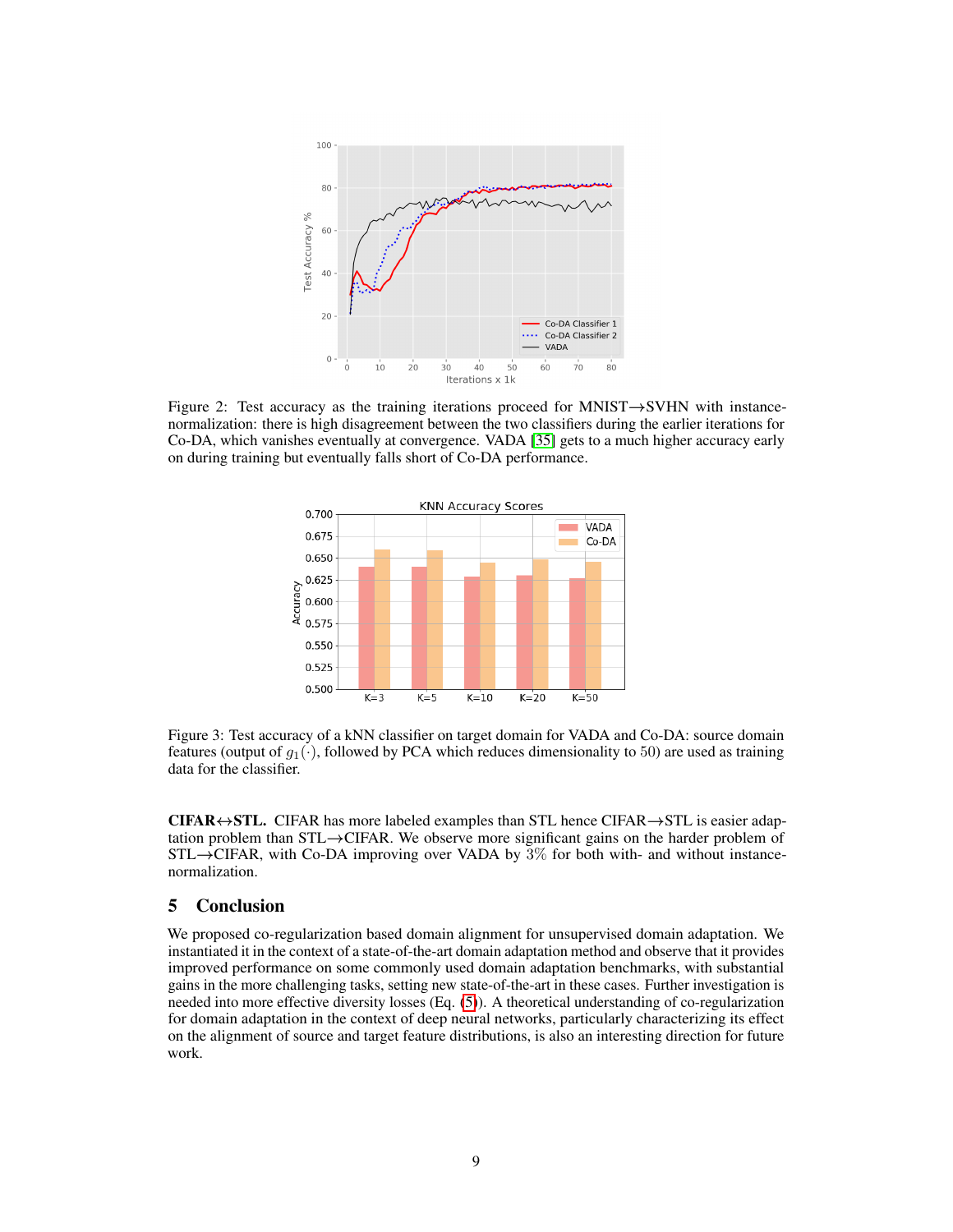## References

- <span id="page-9-15"></span>[1] Maria-Florina Balcan, Avrim Blum, and Ke Yang. Co-training and expansion: Towards bridging theory and practice. In *Advances in neural information processing systems*, pages 89–96, 2005.
- <span id="page-9-6"></span>[2] Shai Ben-David, John Blitzer, Koby Crammer, Alex Kulesza, Fernando Pereira, and Jennifer Wortman Vaughan. A theory of learning from different domains. *Machine learning*, 79(1-2):151–175, 2010.
- <span id="page-9-12"></span>[3] A. Blum and T. Mitchell. Combining labeled and unlabeled data with co-training. In *Conference on Learning Theory*, 1998.
- <span id="page-9-4"></span>[4] Konstantinos Bousmalis, George Trigeorgis, Nathan Silberman, Dilip Krishnan, and Dumitru Erhan. Domain separation networks. In *Advances in Neural Information Processing Systems*, pages 343–351, 2016.
- <span id="page-9-0"></span>[5] Konstantinos Bousmalis, Alex Irpan, Paul Wohlhart, Yunfei Bai, Matthew Kelcey, Mrinal Kalakrishnan, Laura Downs, Julian Ibarz, Peter Pastor, Kurt Konolige, et al. Using simulation and domain adaptation to improve efficiency of deep robotic grasping. *arXiv preprint arXiv:1709.07857*, 2017.
- <span id="page-9-11"></span>[6] Konstantinos Bousmalis, Nathan Silberman, David Dohan, Dumitru Erhan, and Dilip Krishnan. Unsupervised pixel-level domain adaptation with generative adversarial networks. In *The IEEE Conference on Computer Vision and Pattern Recognition (CVPR)*, volume 1, page 7, 2017.
- <span id="page-9-9"></span>[7] Olivier Chapelle and A. Zien. Semi-Supervised Classification by Low Density Separation. In *AISTATS*, pages 57–64, 2005.
- <span id="page-9-14"></span>[8] Minmin Chen, Kilian Q Weinberger, and John Blitzer. Co-training for domain adaptation. In *Advances in neural information processing systems*, pages 2456–2464, 2011.
- <span id="page-9-16"></span>[9] Hal Daume III, Abhishek Kumar, and Avishek Saha. Co-regularization Based Semi-supervised Domain Adaptation. In *Advances in Neural Information Processing Systems*, 2010.
- <span id="page-9-18"></span>[10] Thomas G Dietterich. Ensemble methods in machine learning. In *International workshop on multiple classifier systems*, pages 1–15. Springer, 2000.
- <span id="page-9-17"></span>[11] Harris Drucker, Corinna Cortes, Lawrence D Jackel, Yann LeCun, and Vladimir Vapnik. Boosting and other ensemble methods. *Neural Computation*, 6(6):1289–1301, 1994.
- <span id="page-9-19"></span>[12] Vincent Dumoulin, Jonathon Shlens, and Manjunath Kudlur. A learned representation for artistic style. In *Proceedings of the International Conference on Learning Representations*, Toulon, France, April 2017.
- <span id="page-9-1"></span>[13] Basura Fernando, Amaury Habrard, Marc Sebban, and Tinne Tuytelaars. Unsupervised visual domain adaptation using subspace alignment. In *Computer Vision (ICCV), 2013 IEEE International Conference on*, pages 2960–2967. IEEE, 2013.
- <span id="page-9-7"></span>[14] Geoffrey French, Michal Mackiewicz, and Mark Fisher. Self-ensembling for domain adaptation. In *International Conference on Learning Representations*, 2018.
- <span id="page-9-2"></span>[15] Yaroslav Ganin and Victor Lempitsky. Unsupervised domain adaptation by backpropagation. In *ICML*, 2015.
- <span id="page-9-5"></span>[16] Yaroslav Ganin, Evgeniya Ustinova, Hana Ajakan, Pascal Germain, Hugo Larochelle, François Laviolette, Mario Marchand, and Victor Lempitsky. Domain-adversarial training of neural networks. *The Journal of Machine Learning Research*, 17(1):2096–2030, 2016.
- <span id="page-9-3"></span>[17] Muhammad Ghifary, W Bastiaan Kleijn, and Mengjie Zhang. Domain adaptive neural networks for object recognition. In *Pacific Rim International Conference on Artificial Intelligence*, pages 898–904. Springer, 2014.
- <span id="page-9-8"></span>[18] Ian Goodfellow, Jean Pouget-Abadie, Mehdi Mirza, Bing Xu, David Warde-Farley, Sherjil Ozair, Aaron Courville, and Yoshua Bengio. Generative adversarial nets. In *Advances in neural information processing systems*, pages 2672–2680, 2014.
- <span id="page-9-10"></span>[19] Yves Grandvalet and Yoshua Bengio. Semi-supervised learning by entropy minimization. In *Advances in neural information processing systems*, pages 529–536, 2005.
- <span id="page-9-13"></span>[20] Abhishek Kumar and Hal Daumé. A co-training approach for multi-view spectral clustering. In *Proceedings of the 28th International Conference on Machine Learning (ICML-11)*, pages 393–400, 2011.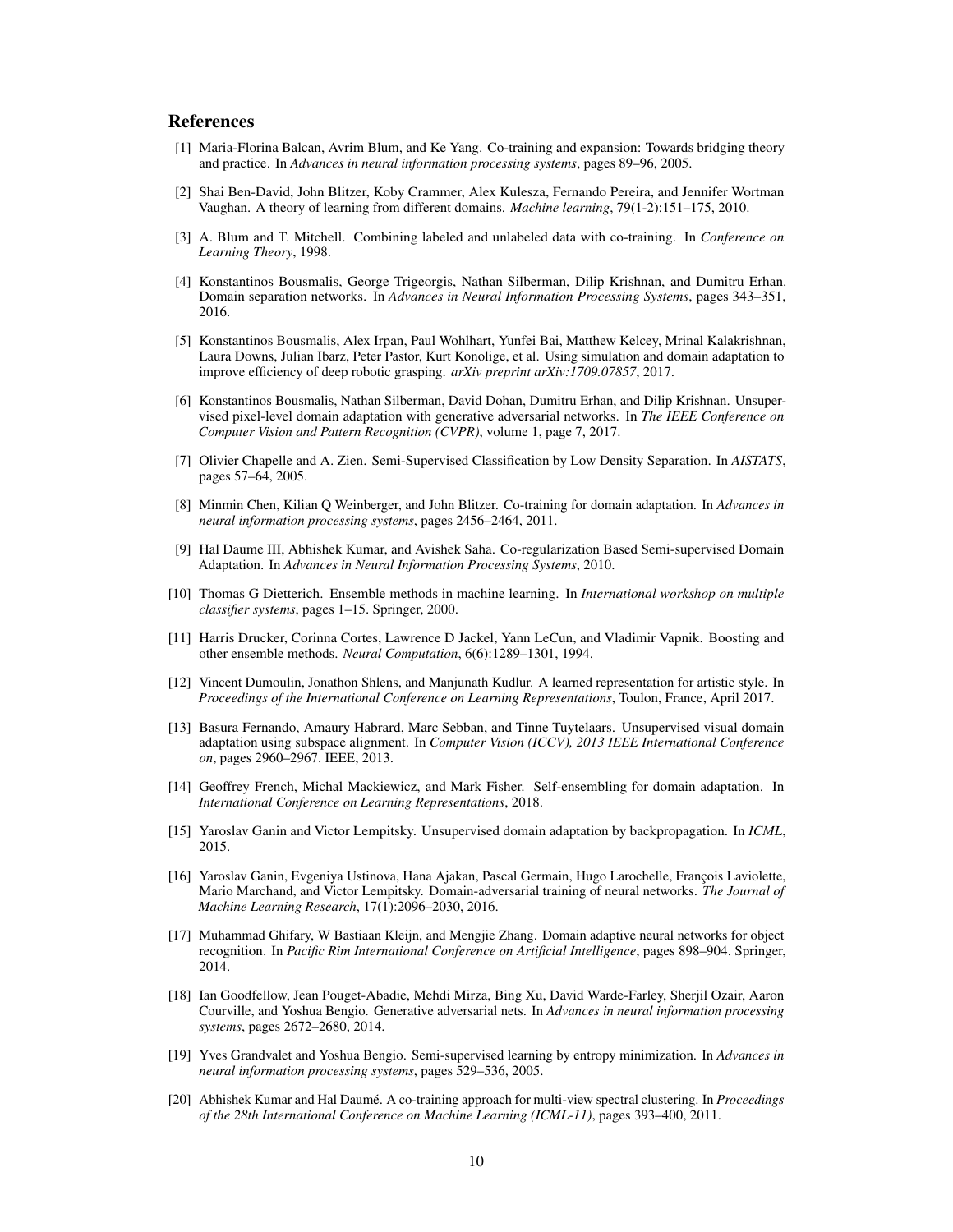- <span id="page-10-15"></span>[21] Abhishek Kumar, Piyush Rai, and Hal Daume. Co-regularized multi-view spectral clustering. In *Advances in neural information processing systems*, pages 1413–1421, 2011.
- <span id="page-10-20"></span>[22] Samuli Laine and Timo Aila. Temporal ensembling for semi-supervised learning. *arXiv preprint arXiv:1610.02242*, 2016.
- <span id="page-10-19"></span>[23] Stefan Lee, Senthil Purushwalkam Shiva Prakash, Michael Cogswell, Viresh Ranjan, David Crandall, and Dhruv Batra. Stochastic multiple choice learning for training diverse deep ensembles. In *Advances in Neural Information Processing Systems*, pages 2119–2127, 2016.
- <span id="page-10-13"></span>[24] Ming-Yu Liu, Thomas Breuel, and Jan Kautz. Unsupervised image-to-image translation networks. In *Advances in Neural Information Processing Systems*, pages 700–708, 2017.
- <span id="page-10-18"></span>[25] Yong Liu and Xin Yao. Ensemble learning via negative correlation. *Neural networks*, 12(10):1399–1404, 1999.
- <span id="page-10-2"></span>[26] Mingsheng Long, Yue Cao, Jianmin Wang, and Michael I Jordan. Learning transferable features with deep adaptation networks. *arXiv preprint arXiv:1502.02791*, 2015.
- <span id="page-10-11"></span>[27] Takeru Miyato, Shin-ichi Maeda, Masanori Koyama, and Shin Ishii. Virtual adversarial training: a regularization method for supervised and semi-supervised learning. *arXiv preprint arXiv:1704.03976*, 2017.
- <span id="page-10-14"></span>[28] Zak Murez, Soheil Kolouri, David Kriegman, Ravi Ramamoorthi, and Kyungnam Kim. Image to image translation for domain adaptation. *arXiv preprint arXiv:1712.00479*, 2017.
- <span id="page-10-10"></span>[29] XuanLong Nguyen, Martin J Wainwright, and Michael I Jordan. Estimating divergence functionals and the likelihood ratio by convex risk minimization. *IEEE Transactions on Information Theory*, 56(11): 5847–5861, 2010.
- <span id="page-10-17"></span>[30] Bruce E Rosen. Ensemble learning using decorrelated neural networks. *Connection science*, 8(3-4): 373–384, 1996.
- <span id="page-10-8"></span>[31] David S Rosenberg and Peter L Bartlett. The rademacher complexity of co-regularized kernel classes. In *Artificial Intelligence and Statistics*, pages 396–403, 2007.
- <span id="page-10-16"></span>[32] Kuniaki Saito, Yoshitaka Ushiku, and Tatsuya Harada. Asymmetric tri-training for unsupervised domain adaptation. *arXiv preprint arXiv:1702.08400*, 2017.
- <span id="page-10-12"></span>[33] Kuniaki Saito, Kohei Watanabe, Yoshitaka Ushiku, and Tatsuya Harada. Maximum classifier discrepancy for unsupervised domain adaptation. In *The IEEE Conference on Computer Vision and Pattern Recognition (CVPR)*, 2018.
- <span id="page-10-0"></span>[34] Hidetoshi Shimodaira. Improving predictive inference under covariate shift by weighting the log-likelihood function. *Journal of statistical planning and inference*, 90(2):227–244, 2000.
- <span id="page-10-5"></span>[35] Rui Shu, Hung H Bui, Hirokazu Narui, and Stefano Ermon. A dirt-t approach to unsupervised domain adaptation. In *International Conference on Learning Representations*, 2018.
- <span id="page-10-9"></span>[36] Vikas Sindhwani and David S Rosenberg. An rkhs for multi-view learning and manifold co-regularization. In *Proceedings of the 25th international conference on Machine learning*, 2008.
- <span id="page-10-6"></span>[37] Vikas Sindhwani, Partha Niyogi, and Mikhail Belkin. A Co-regularization approach to semi-supervised learning with multiple views. In *Proceedings of the Workshop on Learning with Multiple Views, International Conference on Machine Learning*, 2005.
- <span id="page-10-7"></span>[38] Karthik Sridharan and Sham M Kakade. An information theoretic framework for multi-view learning. In *COLT*, 2008.
- <span id="page-10-1"></span>[39] Baochen Sun and Kate Saenko. From virtual to reality: Fast adaptation of virtual object detectors to real domains. In *BMVC*, volume 1, page 3, 2014.
- <span id="page-10-4"></span>[40] Baochen Sun and Kate Saenko. Deep coral: Correlation alignment for deep domain adaptation. In *European Conference on Computer Vision*, pages 443–450. Springer, 2016.
- <span id="page-10-3"></span>[41] Eric Tzeng, Judy Hoffman, Trevor Darrell, and Kate Saenko. Simultaneous deep transfer across domains and tasks. In *Computer Vision (ICCV), 2015 IEEE International Conference on*, pages 4068–4076. IEEE, 2015.